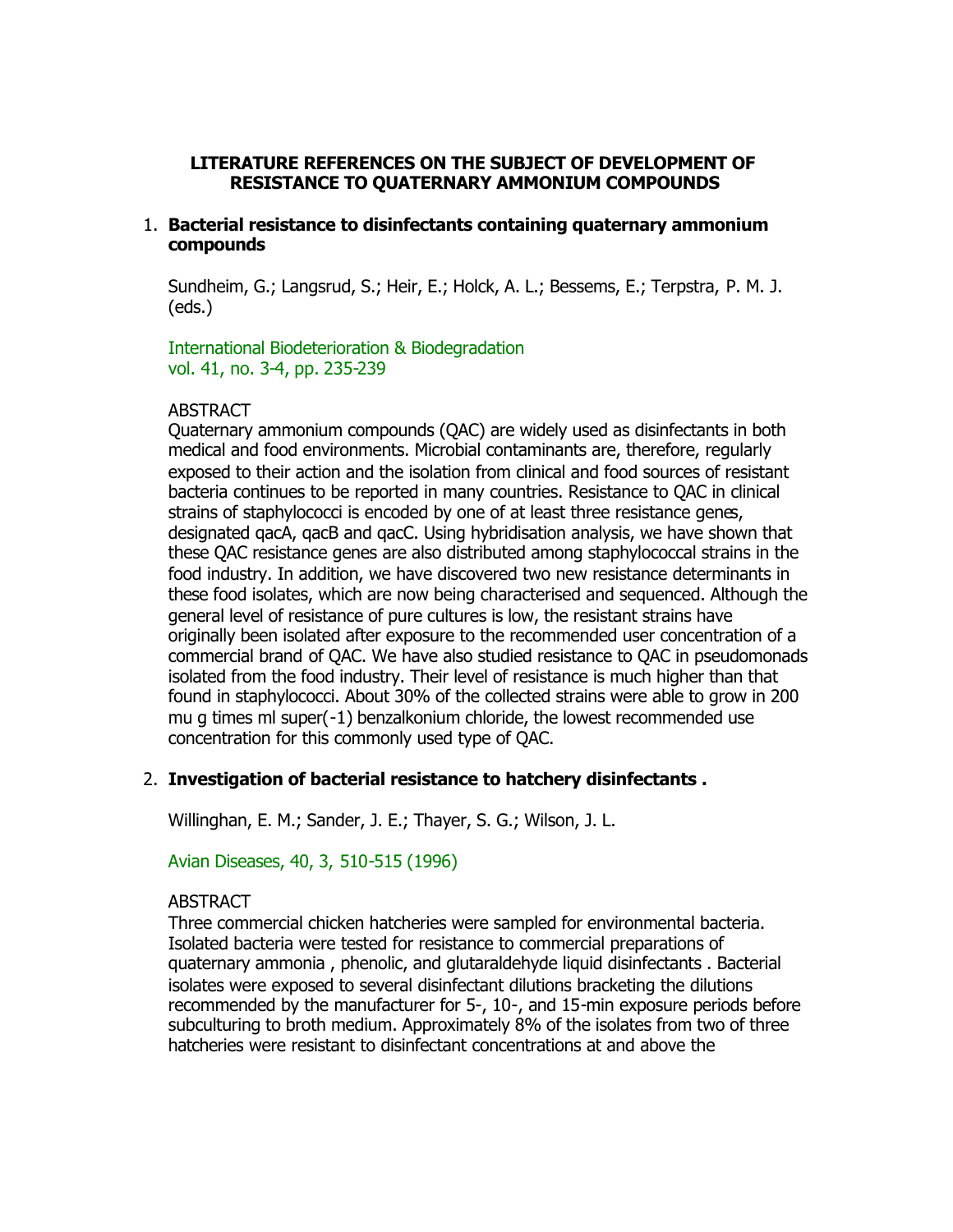manufacturers recommended dilution and time of exposure. Resistant bacteria included Serratia marcescens, Bacillus cereus, Bacillus thuringiensis, Bacillus badius, Enterococcus faecalis, Enterococcus faecium, Pseudomonas stutzeri, and Enterobacter agglomerans.

# 3. **Does a bacterial resistance to disinfectants exist?**

Agolini, G.; Grassi, F. A.

Igiene Moderna , 105 , **NO.** 1 , pp 1-27, (1996)

### **ABSTRACT**

Positive results in hospital disinfection rely primarily on the knowledge of the antibacterial and antiviral spectra of different chemicals as well as on the choice of proper concentration and contact time between disinfectant solution and microorganism. However it is also important to know that "natural" or "intrinsic" resistance to some disinfectants may be a peculiar property of some bacteria and viruses. On the other hand, "acquired" bacterial resistance by mutation or by transmission through plasmids is much less frequent and trouble some than for antibiotics. This type of resistance has been demonstrated to occur with a low degree of frequency, severity and stability for formaldehyde, quats and ampholytes among disinfectants , and for clorexidine among antiseptics. The problem of "acquired" resistance is even less important for chlorine disinfectants and detergent polyphenolic mixtures. The biocidal activity of all chemical disinfectants may be greatly reduced by errors of choice, by improper preparation and storage of their diluted solutions, by physical or chemical incompatibilities, by the inactivating property of some organic fluids (such as blood, serum, and in general, proteinaceous material) or by other factors which can inactivate substances highly effective in vitro. Therefore it must be stressed that only by taking into account such interfering factors can chemical disinfectants be properly utilized, thereby contributing to the prevention of transmissible bacterial and viral infections in community and hospital settings.

# 4. **Resistance to quaternary ammonium compounds in Staphylococcus spp. isolated from the food industry and nucleotide sequence of the resistance plasmid pST827.**

Heir, E.; Sundheim, G.; Holck, A. L.

### Journal of Applied Bacteriology, 79, 2, 149-156, (1995)

# ABSTRACT

The complete nucleotide sequence of the 2.8 kb plasmid pST827 involved in resistance to the quaternary ammonium compound (QAC) benzalkonium chloride in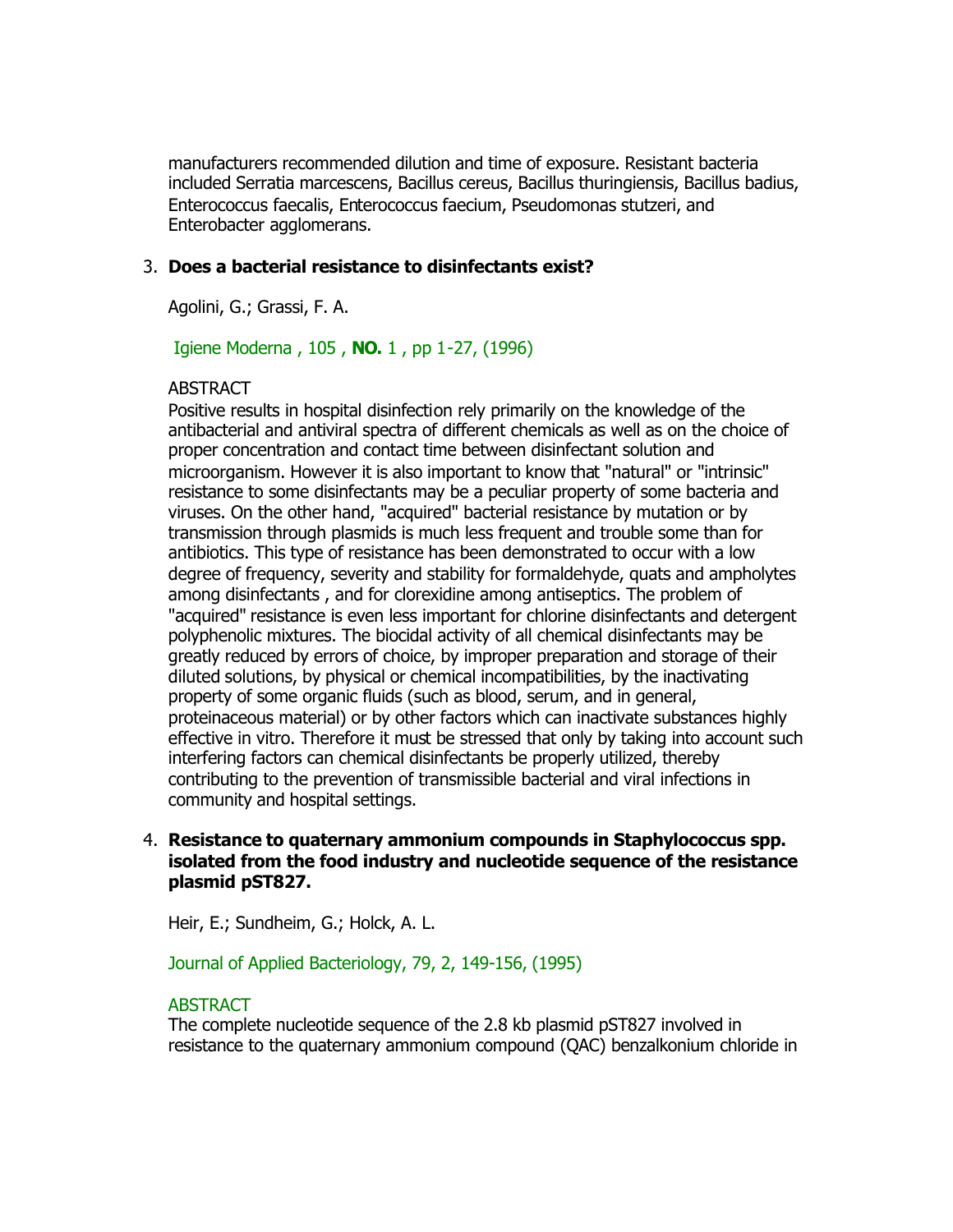meat-associated staphylococci was determined. An open reading frame (ORF) similar to the QAC resistance genes qacC, ebr and smr previously reported from clinical staphylococcal strains was identified (qacC'). In addition an ORF coding for a protein (Rep827) showing extensive homology to reported replication proteins of Gram-positive organisms was found. The occurrence of known QAC resistance genes (qacA-C) among staphylococcal strains isolated from food processing plants was studied by hybridization analysis. Of 191 isolates, 25 were resistant to benzalkonium chloride. Five of these gave no hybridization signals to probes specific for qacA-C. Further hybridization analysis indicated that pST827 or closely related plasmids are widespread among QAC-resistant staphylococcal strains. The finding of resistant staphylococci in different areas of the food processing industry indicates that QAC resistance is a potential problem in the food processing industry.

## 5. **Factors contributing to the survival of poultry associated Pseudomonas spp. exposed to a quaternary ammonium compound.**

Langsrud, S.; Sundheim, G.

Journal of Applied Microbiology, 82, 6, 705-712, 1997

# **ABSTRACT**

30% of Pseudomonas spp. isolated from poultry carcasses were able to grow in 200 micro g/ml benzalkonium chloride (BC), indicating resistance. Pseudomonas fluorescens strains were generally less susceptible than strains of P. lundensis and P. fragi. An overnight incubation in medium containing 200 micro g/ml BC was sufficient to reduce the susceptibility of 2 Pseudomonas strains to the lethal effect of BC significantly. Adding EDTA enhanced the lethal effect of BC, but the effect was reduced after growing cells in medium containing BC and EDTA. Growth in medium with a quaternary ammonium compound (QAC) rendered the cells more susceptible to chlorine, phenolics and alkylaminoacetate. It is suggested that alternating use of QACs with these compounds can be used to avoid build-up of resistant strains. In addition, increased temperatures improved the lethal effect of BC and should be considered when planning disinfection protocols.

### 6. **Occurrence of and a possible mechanism for resistance to a quaternary ammonium compound in Listeria monocytogenes.**

Rorvik, Liv Marit; Aase, Brit; Langsrud, Solveig; Sundheim, Gunhild

International Journal of Food Microbiology, 62, 1-2, 57-63 (2000)

### ABSTRACT

In a study of 200 Listeria monocytogenes isolates, 10% were determined to be resistant to benzalkonium chloride (BC). Serial subcultivation of initially BC sensitive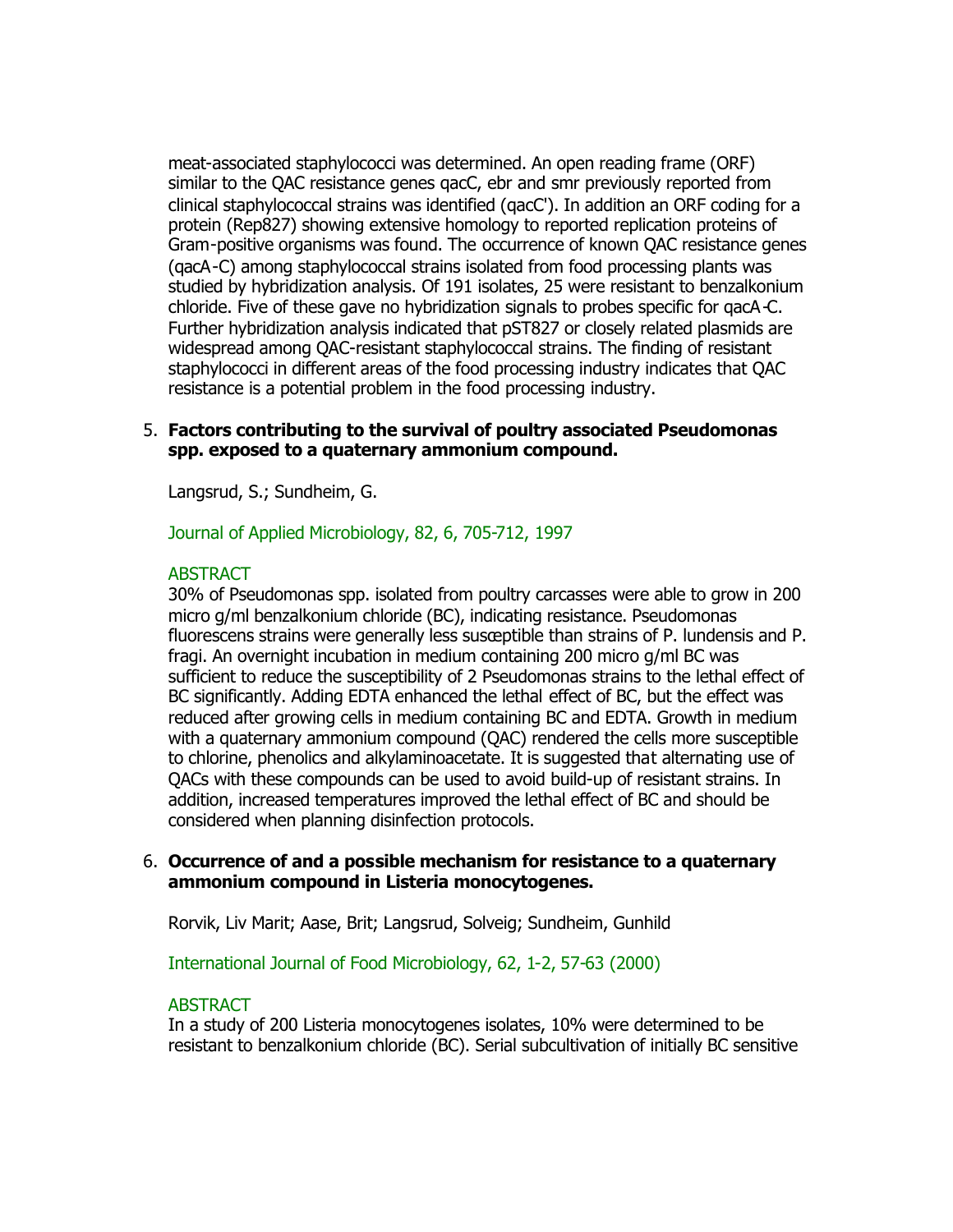(BCS) and BC resistant (BCR) isolates in sublethal concentrations of BC resulted in enhanced and approximately equal resistance of all strains to the compound. Fifty per cent of the BCR isolates showed resistance to ethidium bromide (EB) as well. A proton motive force (pmf)-dependent efflux of EB was demonstrated in BCR isolates, and in originally sensitive strains adapted to grow in BC. This efflux was not found in BCS strains. The result indicate that BC can induce a broad resistance mechanism based on a pmf-driven efflux pump. There was no indication that this type of resistance was related to resistance to antibiotics.

# 7. **Specific variations of fatty acid composition of Pseudomonas aeruginosa ATCC 15442 induced by Quaternary Ammonium Compounds and relation with resistance to bactericidal activity..**

Guerin-Mechin, L.; Dubois-Brissonnet, F.; Heyd, B.; Leveau, J. Y..

Journal of Applied Microbiology, 87, 5, 735-742 (1999)

### **ABSTRACT**

The role of membrane fatty acid composition in the resistance of Pseudomonas aeruginosa ATCC 15442 to the bactericidal activity of Quaternary Ammonium Compounds (QACs) was investigated. The strain was grown in a medium with increasing concentrations of a QAC, benzyldimethyltetradecylammonium chloride (C14) and two non-QACs, sodium dichloroisocyanurate and tri-sodium phosphate. In the presence of C14 only, the strain was able to grow in concentrations higher than the minimal inhibitory concentration. As the strain adapted to C14, resistance to bactericidal activity of the same biocide increased. For the non-QACs, no change was noted when cells were grown in the presence of biocides. The C14-adapted cells showed variations in membrane fatty acid composition. A hierarchical clustering analysis was used to compare all fatty acid compositions of cultures in the presence, or not, of the three biocides used here and another QAC studied previously. The clusters obtained underlined specific variations of membrane fatty acids in response to the presence of QACs. Furthermore, with a simple linear regression analysis, a relationship was shown between the membrane fatty acids and the resistance developed by the strain against the bactericidal activity of C14..

# 8. **Evaluation of bacterial contamination in disinfectants for domestic use**

Miyagi, F.; Timenetsky, J.; Alterthum, F.

### Rev Saude Publica, 34, Oct 2000, 444-448

### ABSTRACT

OBJECTIVE: To evaluate disinfectants for domestic use for the presence of bacteria, identify them, and determine their tolerance level to benzalkonium chloride.